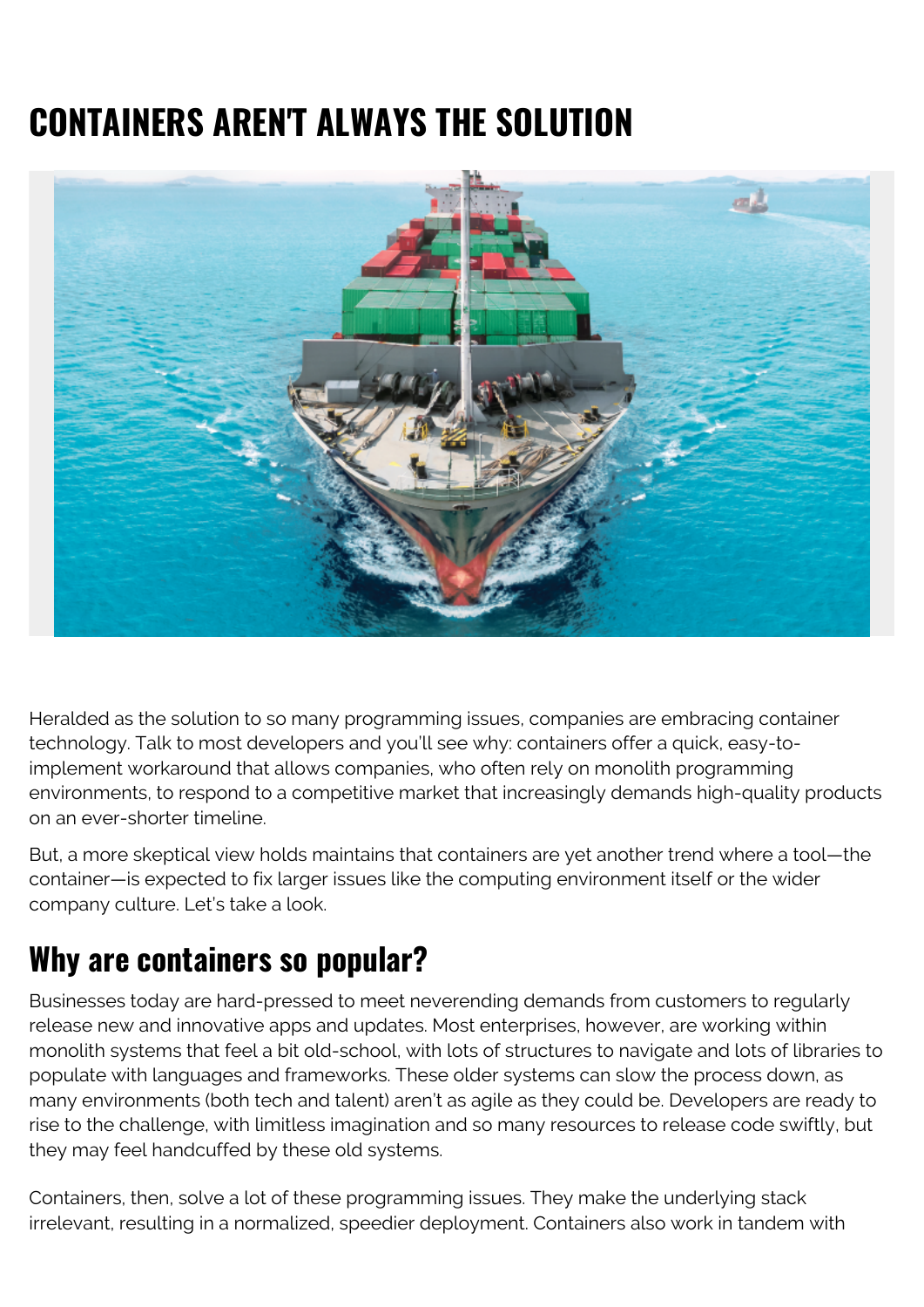microservices, so you can roll out task- and feature-specific apps instead of an entire suite of software solutions, of which only a percentage may be used.

With containers and microservices circumventing monolith development environments in favor of cloud technology and quick-to-market product releases, many enterprises are lauding containers as the solution to all their programming problems – but it's a mistake.

## **Containers can't solve everything**

Buyer beware: any solution that seems to solve all your problems is just not possible. Indeed, containers offer cleaner boundaries, abstractions, and handoffs, but they are no silver bullet. Like many major technology trends, [containers are an appropriate tool,](https://queue.acm.org/detail.cfm?id=3185224) especially when used in the right environment, but they shouldn't be relied on in every situation simply because they are having a moment.

Here are a few problems containers alone can't solve:

- **Containers and microservices relocate complexity—but they don't minimize it**. A common belief is that monolith systems are complex and unnecessarily complicated, which slows down production, and containers can solve this by offering speedy deployment. In reality, it won't take your developers long to realize that containers and microservices are just as complex. Deploying containers for every single new feature can result in severe sprawl, which can be further exacerbated by a non-collaborative culture. Such sprawl also frequently results in technical debt, because once something is deployed, it's often forgotten. This debt is something you'll eventually have to spend time in order to fix (see the next point).
- **Containers can be tricky to evaluate**. Of course, containers can help you bypass problematic areas in order to stay on schedule for a release, but you may quickly forget about those problems as you work towards the next new release. This mindset can make it difficult to evaluate your true progress within a larger project, especially when the problems can't simply be "fixed" or "replaced". Developers point out that orchestration – itself a necessity for containers – is often just the start of a solution, but without an overarching evaluation or management tool, containers are unwieldy.
- **Containers don't support collaboration**. Containers are often deployed in [agile or DevOps](https://blogs.bmc.com/blogs/devops-vs-agile-whats-the-difference-and-how-are-they-related/) environments that promote continuous improvement, but the containers themselves don't support collaboration. While they can help define or provide structure from a programmingversus-operational standpoint, they don't make your talented engineers, programmers, and system administrators communicate any better or easier. If you're looking for true collaboration among your programming and operational talent, you'll have to work harder than simply reaching for containers.
- **Containers can't solve human problems**. Containers and microservices are great in plenty of situations, but they are merely tools. They can't fix organizational or cultural problems simply because you deployed features quickly. Adopting containers to improve your products may encourage your developers, but if you don't have a collaborative culture among your developers, your operational staff, and even business-minded employees, containers can't mend that rift.